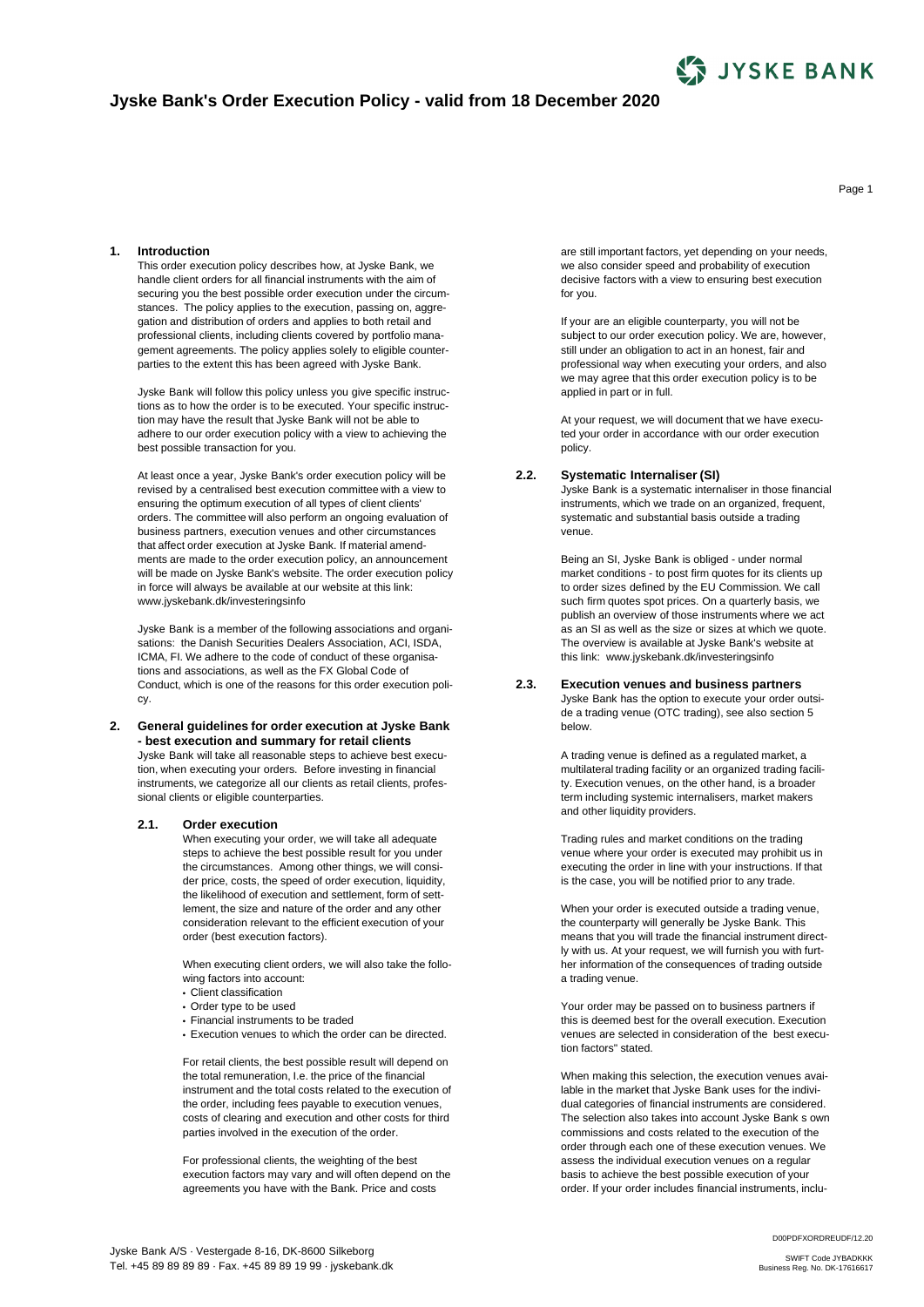ding securities, which are admitted to trading on a trading venue, we may choose to execute the order on that particular venue or with Jyske Bank as the counterparty. Generally, we will be your counterparty if this is not to your disadvantage.

Jyske Bank publishes an annual overview of the top five execution venues for each class of financial instruments. Further, we publish a quarterly report on the quality of execution for those instruments where we act as an SI or as a market maker (first time after the second quarter of 2018), as well as - on an ongoing basis - a complete list of the execution venues used by Jyske Bank. The overview addresses both retail and professional clients. The information is available on our website through the following link: www.jyskebank.dk/investeringsinfo

#### **2.4. Partial settlements**

In the event that your order cannot be executed in its entirety due to lack of liquidity in the market, the Bank shall not be under the obligation to carry out partial execution/settlement. If possible, the client will prior to a transaction be asked to decide whether or not he wants partial settlement.

### **2.5. Aggregating orders**

Your order may be aggregated with other client orders or the Bank s orders, when we assess that, on the whole, this will be to the advantage of our clients. If an aggregated order is executed in its entirety, the individual orders will be settled at the average price. If an aggregated order is executed in part, the individual orders will be settled pro rata at the average price, and your order will normally be executed before the Bank's own orders.

In cases where we receive several client orders at the same price, it will generally be the time of receipt of your order that will decide the order according to which your order will be executed and settled.

# **2.6. Internal order matching**

Matching opposing orders between clients covered by asset management agreements / portfolio management agreements in Jyske Capital may occur. We only apply internal order matching if we can make sure that you would not be worse off had internal order matching not been applied, and provided, among other things, that prices reflect actual market prices.

Jyske Bank does not apply systematic internal order matching in financial instruments for which we are a systematic internaliser.

### **2.7. Order types**

The order type that can be applied depends generally on the order types that are made available by the individual execution venue and the financial instrument that you wish to trade. However, Jyske Bank reserves the right not to accept order types of an execution venue if the Bank's systems do not support the desired order type.

Particularly when using the order type stop loss, the client should be aware that the desired stop loss price is not equal to the settlement price as factors such as market liquidity and trading volume will affect the final settlement price.

Placing of orders must meet the general terms and conditions for placing orders with Jyske Bank, which are described on the Bank's website in the document "Order types at Jyske Bank . This document describes the types of orders that we offer. The document can be retrieved by clicking this link: www.jyskebank.dk/investeringsinfo

#### **2.8. Right not to execute an order**

Jyske Bank may refuse to execute your order in the event we suspect market abuse.

### **3. Specific circumstances**

If it is possible to trade during force majeure situations, exceptional market conditions and system breakdowns, the Bank may not be able to follow the guidelines for the order execution policy.

Trading under power of attorney agreements and wholesale agreements may deviate from the guidelines set out in the order execution policy, and reference is made to the terms and conditions governing the individual agreements.

Trading venues and other execution venues reserve the right to cancel trades if, for instance, they have been executed on the basis of technical or manual errors.

The rules about cancellation, etc. are described in detail in the membership rules of the individual trading venues. Jyske Bank reserves the right to cancel such trades as may be cancelled under these rules and assumes therefore no liability for such cancellations. Also, Jyske Bank reserves the right to cancel transactions made on the basis of technical or manual errors.

Jyske Bank reserves the right not to execute orders in connection with which there is suspicion or proof of circumstances covered by the rules on prohibition on market abuse or in the event we suspect money laundering.

Under unusual market conditions, we are not under an obligation to provide firm quotes for the instruments for which we are a systematic internaliser, see also section 2 above.

#### **3.1. Tax-favoured savings**

In connection with investments under this type of savings (pension, children's savings or home savings). Jyske Bank can solely trade shares or bonds that have been listed for trading on an organised execution venue outside the EU/EEA provided that the execution venue is a member of the WFE (World Federation of Exchanges) or Jyske Bank in other respects considers the execution venue equal to a regulated market. A list of third-country stock exchanges that are considered regulated is available on jyskebank.dk/investeringsinfo

### **4. Special circumstances for handling of orders involving equities and equity-like instruments**

This section describes the circumstances that especially apply in connection with trading involving equities and equity-like instruments. The special circumstances stated below supplement the policies described under sections 2) and 3), which will always apply.

You decide how you wish to trade with Jyske Bank. In relation to the individual order types available to you we refer to our general terms, cf. section 2.7 above.

For all instruments, we have the option to execute your market orders with the Bank as a counterparty. When using market orders, you shall be aware that - in contrast to instant orders delays in settlement can occur in connection with periods without observable prices in the market.

The most relevant best execution factors when execution orders in equities and equity-like instruments is normally the price of the financial instrument and the costs associated with the execution of the order, including any commission and fees paid to third parties. Depending on your needs, the probability of the settlement of the order and the speed of the order execution may also be of material importance.

### **4.1. Trading of equities**

Jyske Bank may assess that the market conditions or the attributes of the order you have placed, justifies that we split your order into several minor orders. This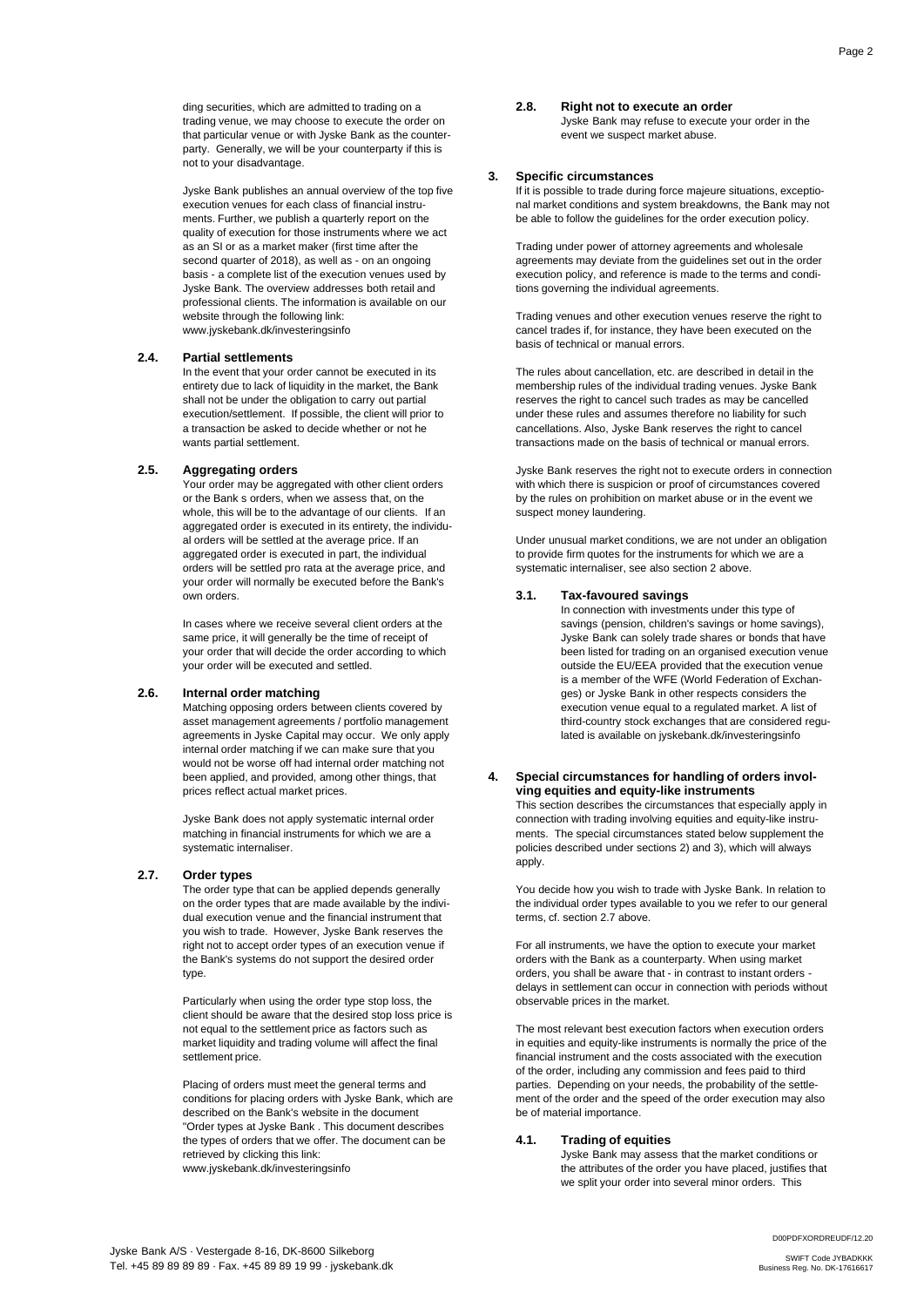would be the case if your order is large, and we assess a single order execution would have a negative effect on the execution price.

Jyske Bank is not obliged to quote spot prices for orders in excess of the standard market size. Standard market size is determined on the basis of turnover data published on a quarterly basis by the European Supervisory Authority ESMA.

### **4.1.1. Trading via Smart Order Routing (SOR)**

A number of our business partners and Nasdaq OMX Denmark, Sweden and Finland offer the possibility of trading via a functionality called Smart Order Routing (SOR) in connection with large cap equities/CCP cleared equities traded through them. Basically, we make use of these offers. SOR is a functionality that can be used in connection with all order types except for instant orders. When SOR is used, the functionality will search pre-defined execution venues to find the best price for the specific share requested and execute the purchase/sale where the price is best.

### **4.1.2. Trading of foreign equities via e-trading solutions**

In those cases where you are offered access to trade foreign equities through our e-trading solutions, your orders are placed with one or several of our business partners and subsequently booked as a trade with Jyske Bank as a counterparty.

### **4.2. Trading of Danish investment funds**

When executing orders for investment funds, we will trade the order in the market or place the order with the market maker/administrative company behind the investment association/mutual fund or investment certificate. We may also choose to be counterparty for the trade, if this is assessed not to be to your disadvantage.

For investment fund certificates where we act as an SI, we will make public firm quotes on a regular and continuous basis. In case of events in the market that Jyske Bank considers have a significant effect on the NAV (exceptional market conditions), we reserve the right not to post firm quotes during such periods where a new NAV is being calculated.

#### **4.3. Trading of certificates and ETFs**

When you trade certificates admitted to trading on Nasdaq Copenhagen, we will normally execute your order directly in the market. Consequently, you will normally not be trading with us as your counterparty. If your order pertains to foreign certificates, we will execute your order via one of our business partners.

When you trade ETFs we will normally execute your order via one of our business partners. Consequently, you will normally not be trading with us as your counterparty.

We evaluate our business partners on a continuous basis, including their ability to deliver satisfactory prices, so we can continue to provide best execution to you.

An updated overview of execution venues used by Jyske Bank can be found on our website at this link: www.jyskebank.dk/investeringsinfo

#### **5. Special circumstances relating to orders in non-equities**

This section describes circumstances especially applying to the trading of non-equities. The below stated special circumstances supplements the policies described under section 2) and 3), which will always apply.

For non-equity instruments, where Jyske Bank is not an SI, we have the option to execute your market orders with Jyske Bank as a counterparty, considering the best execution factors. When using market orders you must be aware that - in contrast to instant orders - delays in settlement can occur in connection with periods without observable prices in the market.

The most relevant best execution factors when executing orders in non-equities is normally the price of the financial instrument and the costs associated with the execution, including any commissions and fees.

Depending on your requirement, the probability of the settlement of the order and the speed of the order execution may also be of material importance.

Trading of non-equities often takes place on dealer markets (quote-driven markets). If you area a professional client, the Bank s best execution obligation will, among other things, depend on which party initiated the trade, normal market practice, access to price transparency and the general terms and conditions of your agreement with the Bank.

Are you trading OTC or bespoke products, I.e. financial instruments that are not admitted to or traded on a trading venue, we will control the fairness of the price by reference to accessible market data and by comparison with similar products.

The pricing of these instruments will typically be based on market value or the value of the underlying assets and other relevant factors in the market. When pricing such products Jyske Bank will furthermore take into account factors such as the Bank's costs relating to credit risk and operating risk relating to the Bank's offsetting transaction as well as the use of equity when trading with the client.

When Jyske Bank quotes prices of OTC traded financial instruments, an agreement is concluded between Jyske Bank and the client when the client accepts a firm price.

# **5.1. Trading of Danish mortgage bonds**

The price formation on the Danish market for mortgage bonds is normally determined on the institutional market. Consequently, Danish mortgage bonds do not always have an observable market price because they are not traded on the trading venue where they are admitted for trading. Therefore, when you trade with us as a counterparty, our prices are based upon our own internal price models, which - among other things - are built upon accessible market data and models for the future interest-rate development.

For Danish mortgage bonds where we act as an SI, we will make public firm quotes on a regular and continuous basis. In case of events in the market that Jyske Bank assumes have a significant effect on our internal price models (exceptional market conditions) we reserve the right not to post firm quotes during such periods where sufficient adjustments to our price models are being made.

#### **5.2. Trading of corporate and emerging market (EM) bonds**

Client orders relating corporate and EM bonds are normally executed with Jyske Bank as the counterparty, but can also be executed via our business partners, considering the best execution factors, or executed directly on a trading venue.

For certain corporate and EM bonds, there is not always an observable market price available. This may be due